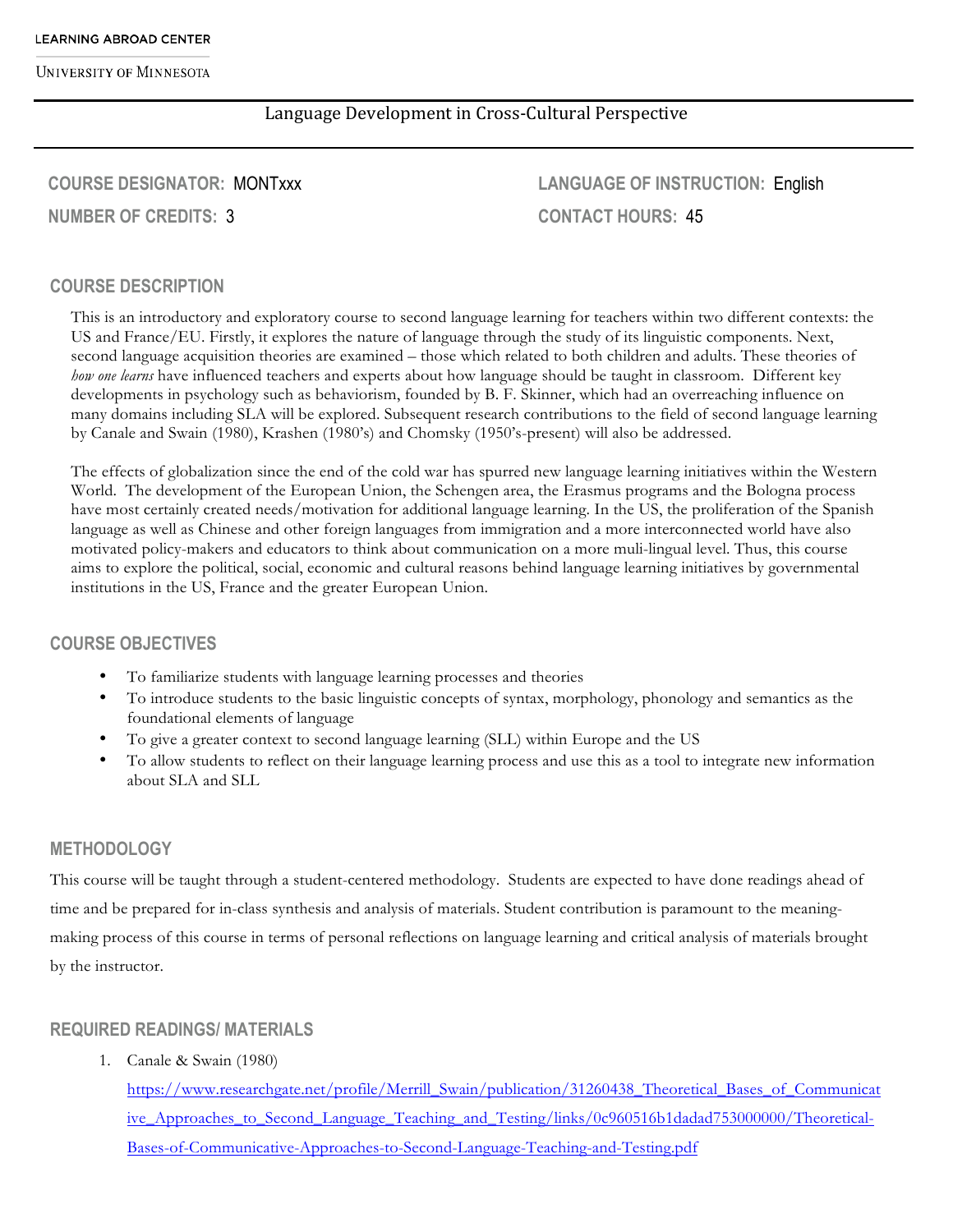#### 2. Krashen (1983)

https://eric.ed.gov/?id=ED230069

- 3. Podcast: NPR Hidden Brain (Skinner) "When Everything Clicks" https://www.npr.org/2018/06/04/616127481/when-everything-clicks-the-power-of-judgment-free-learning
- 4. Noam Chomsky: mentalist theory video : TBA
- 5. Teaching Pronunciation: Janet Goodwin
- 6. Language Teaching Approaches: An Overview: Marianne Celce-Murcia
- 7. Teaching Grammar: Dain Larsen-Freeman
- 8. Supporting Second Language Children's Content Learning and Language Development in K-5: Barbara Hawkins
- 9. Excerpts from "The Council of Europe and Language Education" https://rm.coe.int/CoERMPublicCommonSearchServices/DisplayDCTMContent?documentId=090000168069e 7bd
- 10. Claire Kramsch on US foreign language education today and the challenges of globalization: video (2017) https://www.youtube.com/watch?v=ye7oj4ETuF4
- 11. Reading on syntax and semantics: TBA
- 12. Excerpts from CEFRL
- 13. Current news articles on language learning The Economist, Aljazeera, The New York Times

| <b>Grading Rubric</b> |           |                                                                                                                                                                                                                                                                                            |  |
|-----------------------|-----------|--------------------------------------------------------------------------------------------------------------------------------------------------------------------------------------------------------------------------------------------------------------------------------------------|--|
| A                     | 93-100    | Achievement that is outstanding relative to the level necessary to meet course requirements.                                                                                                                                                                                               |  |
| $A-$                  | $90 - 92$ |                                                                                                                                                                                                                                                                                            |  |
| $B+$                  | 87-89     | Achievement that is significantly above the level necessary to meet course requirements.                                                                                                                                                                                                   |  |
| B                     | 83-86     |                                                                                                                                                                                                                                                                                            |  |
| $B-$                  | 80-82     |                                                                                                                                                                                                                                                                                            |  |
| $C+$                  | 77-79     | Achievement that meets the course requirements in every respect.                                                                                                                                                                                                                           |  |
| C                     | 73-76     |                                                                                                                                                                                                                                                                                            |  |
| $C-$                  | $70 - 72$ |                                                                                                                                                                                                                                                                                            |  |
| $D+$                  | 67-69     | Achievement that is worthy of credit even though it fails to meet fully the course<br>requirements.                                                                                                                                                                                        |  |
| D                     | $60 - 66$ |                                                                                                                                                                                                                                                                                            |  |
| $_{\rm F}$            | $0 - 59$  | Represents failure (or no credit) and signifies that the work was either (1) completed but at a<br>level of achievement that is not worthy of credit or (2) was not completed and there was no<br>agreement between the instructor and the student that the student would be awarded an I. |  |

## **GRADING**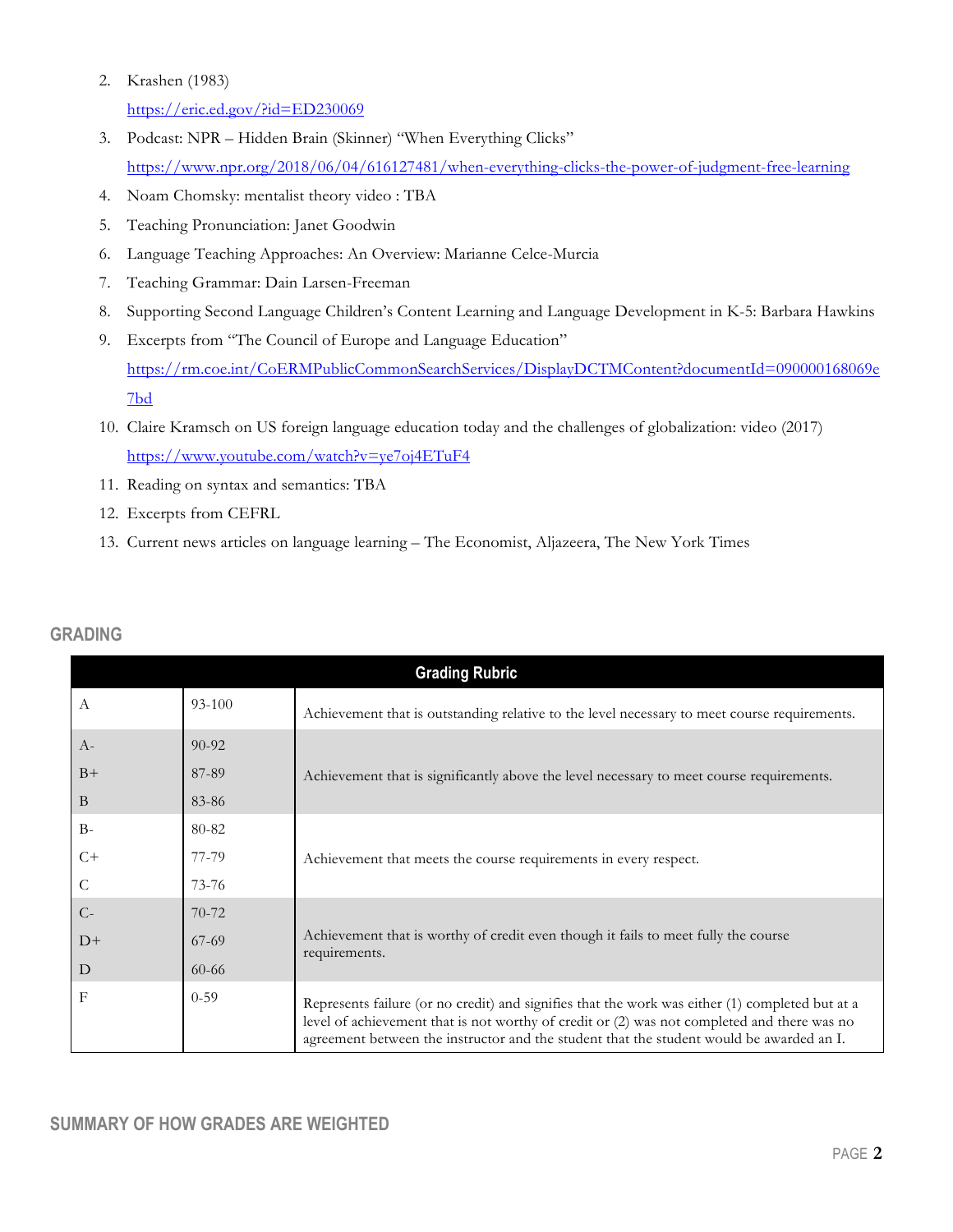| Discussion and class participation | 25%  |
|------------------------------------|------|
| Language Learning Journal          | 25%  |
| Case Study and Presentation        | 25%  |
| Final Exam                         | 25%  |
| Overall grade                      | 100% |

#### **ASSESSMENT DETAILS**

Language Learning Journal: Students will be responsible for one entry in their journal per week. This journal is meant to follow the course in terms of different topics explored, from linguistic features to social and political issues around language learning. Students will reflect on their personal journey in learning French, while paying attention to others' journeys and observations through group discussion. There will be time devoted to each class in which to share observations or reflections from the past week.

**Case Study and Presentation:** The case study will encompass all of the linguistic elements explored during the first five weeks of the course. Students will have access to non-native speaker speech and will use their knowledge to analyze speech in terms of its grammar structure and phonology. Students will also look into the nature of words and their meanings to identify grammatical problems of individuals.

### **COURSE CONTENT**

## UNIT 1:

**Topic:** What is language learning all about? What is innate? What is learned? SLA Theories **Activity:** Lecture/Discussion and first journal entry about the students' language learning process. **Assigned Reading:** Canale & Swain, Krashen articles

### UNIT 2:

**Topic:** How are current language teaching methods related to our beliefs about how we learn? **Activity:** Lecture/Discussion and listening on Hidden Brain

**Assigned Viewing/reading:** Noam Chomsky video, Teaching Pronunciation - Goodwin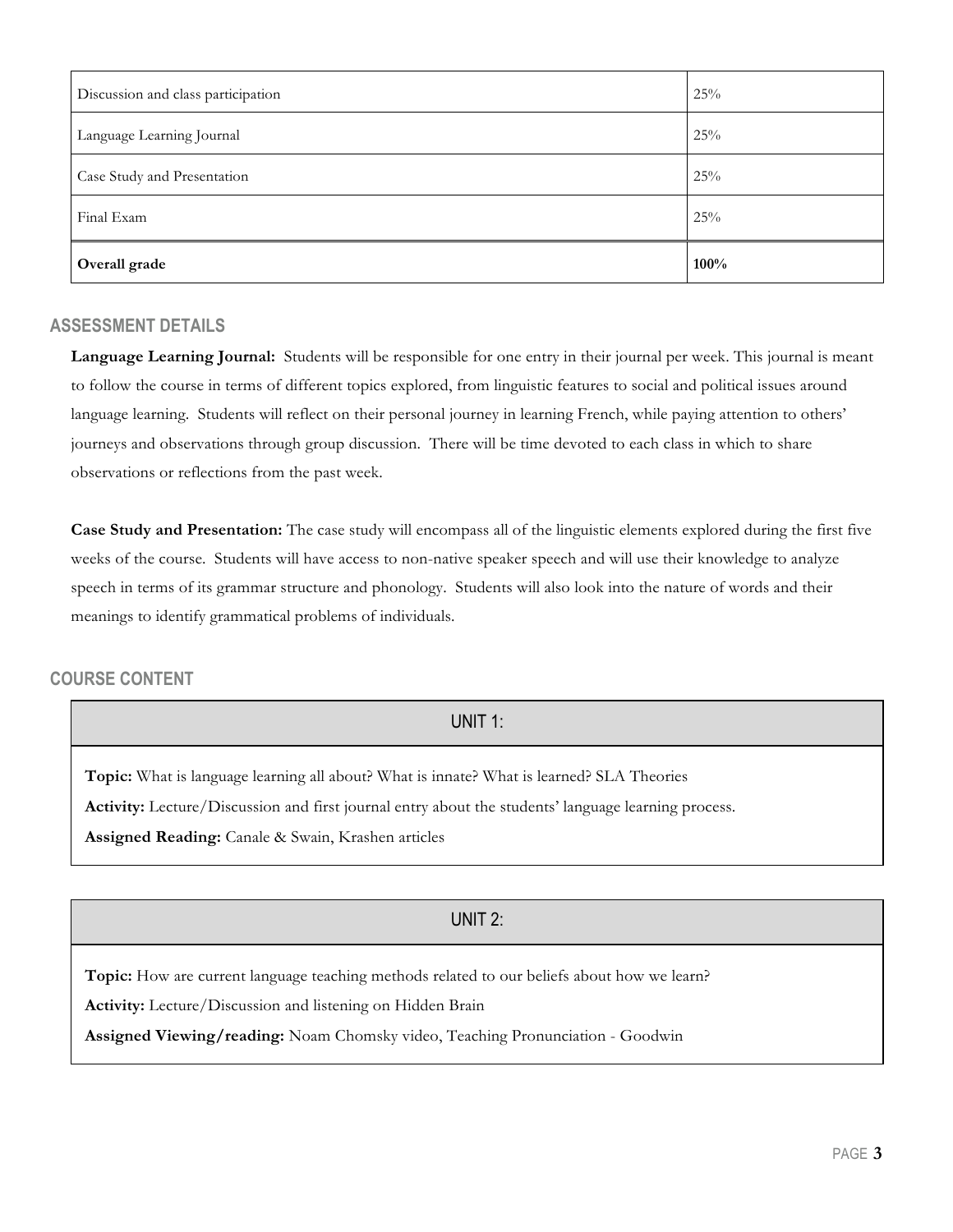### UNIT 3:

**Topic:** The sounds of a language: Phonetics and Phonology

**Activity:** Lecture/discussion and transcription with the IPA

**Assigned Reading:** Reading on syntax and semantics

# UNIT 4:

**Topic:** The nuts and bolts of a language: syntax and semantics

**Activity:** Lecture/discussion, speech recording transcription and analysis

**Assigned Reading:** Teaching Grammar – Larsen-Freeman

## UNIT 5:

**Topic:** Grammar and error correction in SLA

**Activity:** Lecture/discussion

**Assigned Reading:** prepare for presentation

# UNIT 6:

**Activity:** Students Presentations of Case Studies and Discussion

**Assigned Reading:** Excerpts from "The Council of Europe and Language Education"

# UNIT 7:

**Topic:** Language learning initiatives in France and in the European Union (past and present)

**Activity:** Lecture/discussion

**Assigned Viewing:**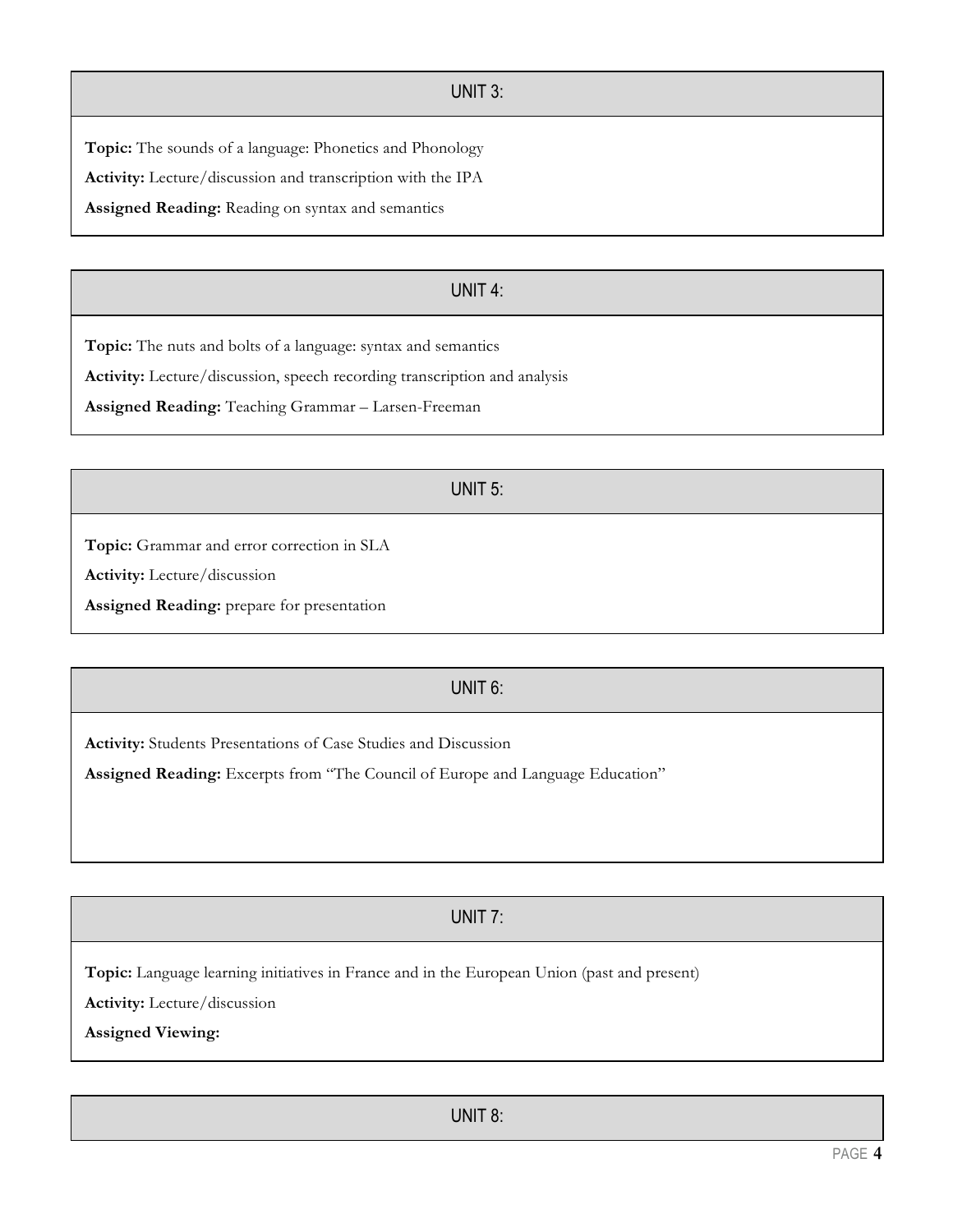## **Topic:**

**Activity:** Lecture/discussion. Prepare for field trip.

**Assigned Reading:** Supporting Second Language Children's Content Learning and Language Development in K-5: Barbara Hawkins

# UNIT 9:

**Field Trip:** Trip to Jean Jacques Rousseau pre-school and kindergarten

The purpose of this trip is to meet with various the principle of the school discuss how the initiatives that France and the European Union has set forth for foreign language learning have been implemented within the context of preschool. Students bring questions concerning issues such as, but not limited to: 1. Students' mother tongues, 2. Language teaching methodology employed, 3. Attitudes toward learning a second language, 4. The students' future in primary school learning…etc.

**Assigned reading:** Excerpts from CEFRL

# UNIT 10:

**Topic:** What is the CEFRL? Language initiatives in France

**Activity:** Lecture/Discussion and Debrief on trip to JJ Rousseau.

**Assigned Reading: Assignment:** Prepare questions for the upcoming visit to Nevers Highschool

# UNIT 11:

**Field Trip:** Trip to Nevers High school

The purpose of this trip is to meet with various English teachers and discuss how the initiatives that France and the European Union has set forth for foreign language learning have been implemented within the context of high school.

**Assigned Viewing:** Kramsch Video

UNIT 12:

**Topic:** Language learning goals, initiatives and implementation in the US context. Influencing factors: social, economic, political.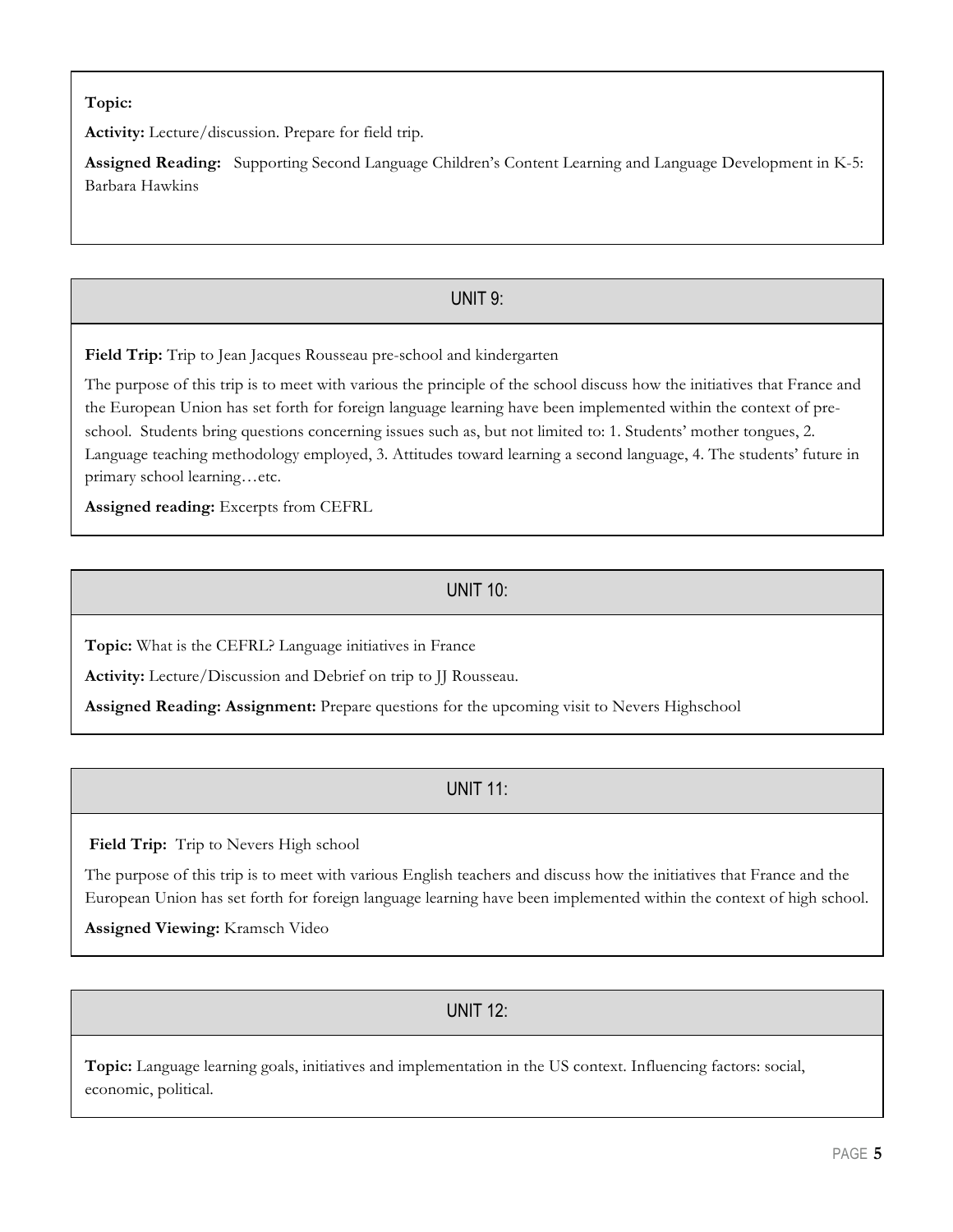**Activity:** Lecture/Discussion and Debrief on trip to JJ Rousseau.

**Assigned Reading: Assignment:** Current news articles – Economist, Aljazeera, New York Times

## UNIT 13:

**Topic:** Politics shaping the future of SLL in the US: new trends and opinions

**Activity:** Lecture/Discussion and turn in Language Journal

**Assigned Reading:** prepare for the final exam

# UNIT 14:

**Activity:** Final Exam and Final discussion

### **ATTENDANCE POLICY**

Students are expected to be on time and attend all classes while abroad. Many instructors assess both attendance and participation when assigning a final course grade. Attendance alone does not guarantee a positive participation grade; the student should be prepared for class and engage in class discussion. See the on-site syllabus for specific class requirements.

### **UNIVERSITY OF MINNESOTA POLICIES AND PROCEDURES**

Academic integrity is essential to a positive teaching and learning environment. All students enrolled in University courses are expected to complete coursework responsibilities with fairness and honesty. Failure to do so by seeking unfair advantage over others or misrepresenting someone else's work as your own can result in disciplinary action. The University Student Conduct Code defines scholastic dishonesty as follows:

#### **SCHOLASTIC DISHONESTY:**

Scholastic dishonesty means plagiarizing; cheating on assignments or examinations; engaging in unauthorized collaboration on academic work; taking, acquiring, or using test materials without faculty permission; submitting false or incomplete records of academic achievement; acting alone or in cooperation with another to falsify records or to obtain dishonestly grades, honors, awards, or professional endorsement; altering forging, or misusing a University academic record; or fabricating or falsifying data, research procedures, or data analysis.

Within this course, a student responsible for scholastic dishonesty can be assigned a penalty up to and including an "F" or "N" for the course. If you have any questions regarding the expectations for a specific assignment or exam, ask.